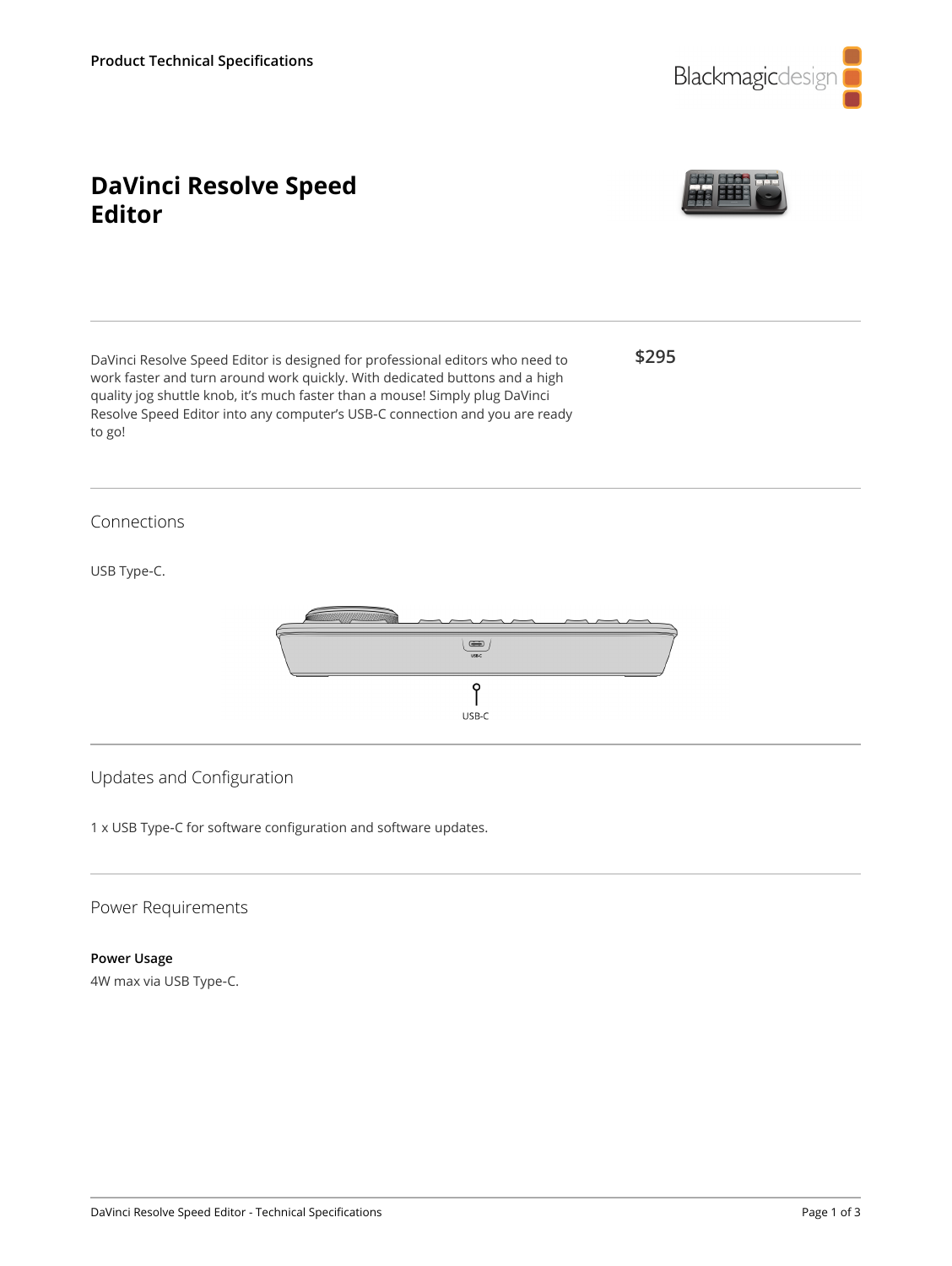### Operating Systems





Mac 10.15 Catalina or later. Windows 10, 64-bit.

# Physical Specifications



### Environmental Specifications

**Operating Temperature** 0° to 40°C (32° to 104°F)

**Storage Temperature** -20° to 60°C (-4° to 140°F) **Relative Humidity** 0% to 90% non-condensing

What's Included

DaVinci Resolve Speed Editor

Warranty

1 Year Limited Manufacturer's Warranty.